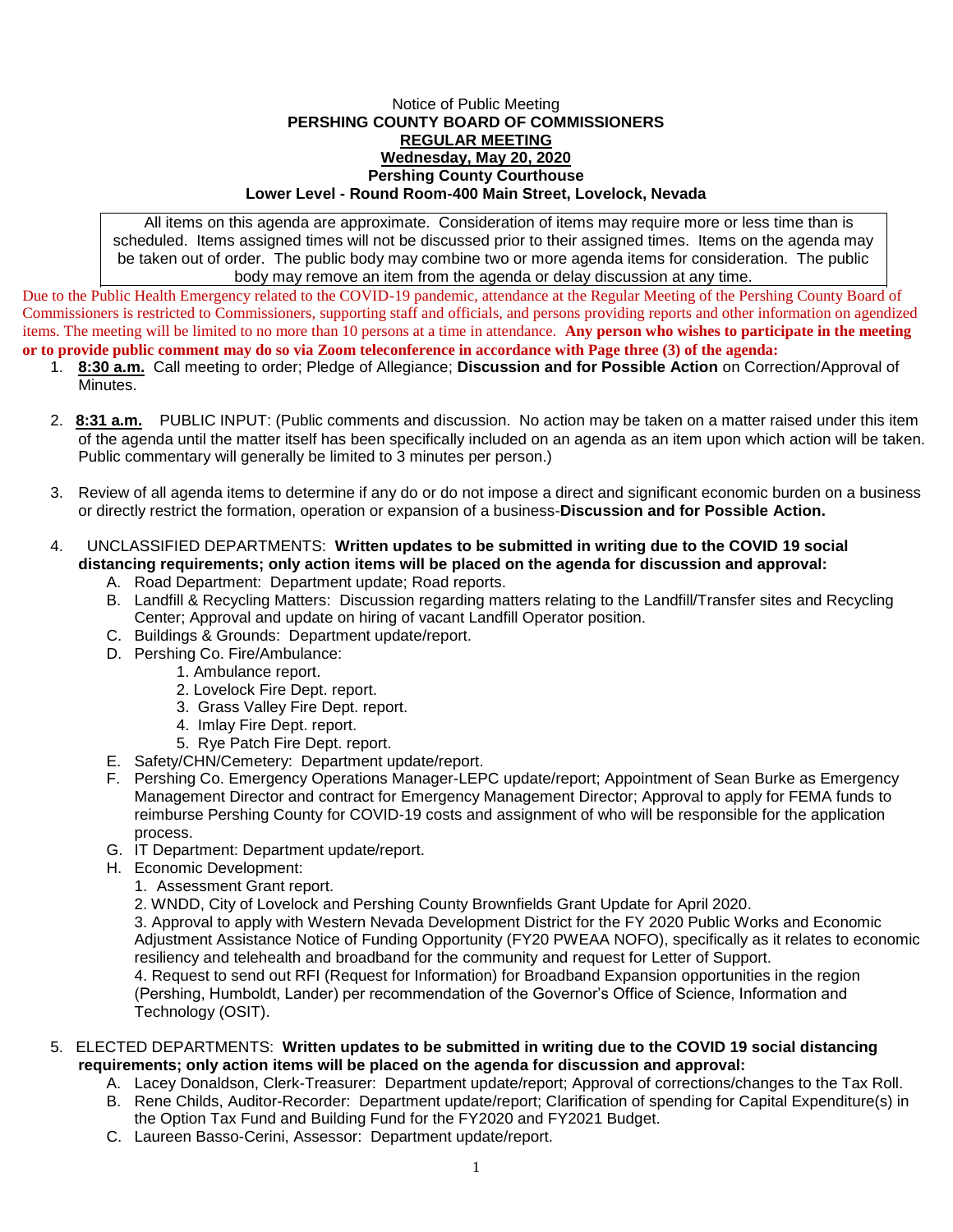- D. Bryce Shields, District Attorney: Department update/report.
- E. Karen Stephens, Justice Court: Department update/report.
- F. Jerry Allen, Sheriff's Dept.: Department update/report.

1. Approval to apply for DOJ (Department of Justice) grant to fund 25% of the School Resource Officer for the FY 2020-21.

2. Approval to apply for grants to fund Patrol Officer Vehicle computers, installation, support software equipment and other items.

3. Approval/acceptance of grant to purchase TruNarc equipment, software, training and technical support.

- 6. **9:30 a.m.** Garrett Kalt, 2020 Census: Update on 2020 Census for Pershing County.
- 7. **9:45 a.m.** Tracy Neely and Nanette Chalupa, A & H Insurance: Presentation and recommendation for the 2020-2021 Health Benefit Coverage Plan options for Pershing County Employees- **Discussion and for Possible Action.**
- 8. COVID-19 (Corona Virus) Discussion regarding Economic Impact and Recovery for Pershing County; lifting of restrictions and stay at home order- **Discussion and for Possible Action.**
- 9. Review and possible implementation of NRS 288.150 (5), which provides for reopening negotiations of Collective Bargaining Agreements (CBAs) or suspension of CBAs with the Pershing County Employees Association and the Pershing County Law Enforcement Association due to the existence of a County fiscal emergency and/or the inability of the County to conduct its responsibilities due to an emergency situation caused by the COVID 19 pandemic. - **Discussion and for Possible Action.**
- 10. Kyle Swanson-Pershing County Conflicts Attorney Counsel: Request for approval to renew the contract for legal services commensurate with the previous year's rate of \$52,020.00, with the understanding that if the County is able to provide increases to employees in accordance with the CBA's then the contract will be modified to add a cost of living increase of 2% for a renewal of \$53,580.00, retro-active to July 1, 2020. The renewal will be effective July 1, 2020. **Discussion and for Possible Action.**
- 11. First reading of a proposed ordinance establishing a sunset date and repeal of Transitional Insurance Provisions of Chapter 2 to the Pershing County Code which has a Title; Purpose; Definitions; and Terms and Conditions; and other matters relating thereto.
- 12. First reading of a proposed ordinance amending the language for insurance benefits/premiums/accrual rate for vacation and sick leave for Elected/non-elected personnel and other matters relating thereto.
- 13. Discussion regarding proposal from the Nevada Lands Council to replace the individual county lands bills such as the Pershing County Economic and Conservation Act, for a new Lands Bill created by the Nevada Lands Council- **Discussion and for Possible Action.**
- 14. Grass Valley Advisory Board: Update on matters relating to the Grass Valley area; **Update report to be submitted.**
- 15. Derby Field Airport: Update on matters relating to the Derby Field Airport.
- 16. Litigation Meeting.
- 17. Report from Legal Counsel.
- 18. Report from Administrative Assistant/HR Rep.-County Commissioner's Office.
- 19. Items for future agendas- **Discussion and for Possible Action.**
- 20. Correspondence.
- 21. Matters of the Board for Discussion.

Board Member reports. Board Liaison reports. (Nevada Works, Safety, Hospital Board, Emergency Management, Cemetery, Recreation Board, WNDD, Pe. Co. Economic Dev./ , Community Center, Airport Advisory Board; Museum Advisory Board, Library Board, Senior Center Advisory Board, Central Nevada Water Authority, Planning Board, Broadband Advisory Board, 911 Committee, Solid Waste Management Recycling Advisory Board, Pe. Co. Volunteer Advisory Board, T. V. Board, Frontier Coalition, Humboldt River Water Basin Authority.)